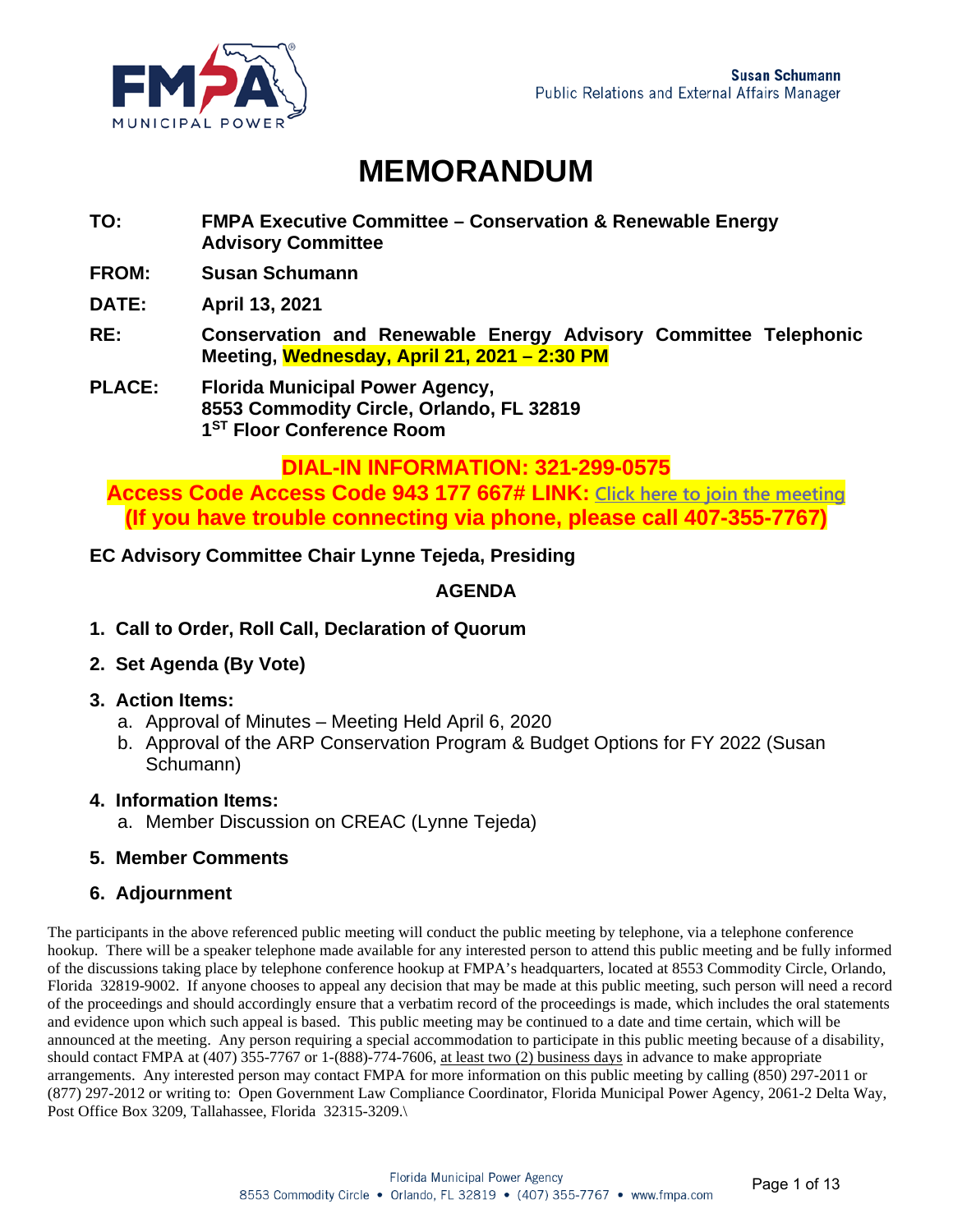### **MINUTES**

#### **EXECUTIVE COMMITTEE CONSERVATION AND RENEWABLE ENERGY ADVISORY COMMITTEE TELEPHONIC MEETING MINUTES MONDAY, APRIL 6, 2020 – 1:30 PM FLORIDA MUNICIPAL POWER AGENCY 8553 COMMODITY CIRCLE, ORLANDO, FL 32819**

#### **CREAC MEMBERS PRESENT VIA TELEPHONE**

Paul Jakubczak, Fort Pierce (for John Tompeck) Bob Page, Green Cove Springs Allen Putnam, Jacksonville Beach Lynne Tejeda, Key West Larry Mattern, Kissimmee Brad Chase, Leesburg Tony Clayton, Ocala

#### **CREAC MEMBERS ABSENT**

None

**STAFF PRESENT** Jacob Williams, General Manager and CEO Ken Rutter, Chief Operating Officer Jason Wolfe, Financial Planning, Rates and Budget Director Ann Beckwith, Regulatory and Rates Specialist Navid Nowakhtar, Resource and Strategic Planning Manager Mark McCain, Asst. General Manager of Public Relations and Member Services Jody Finklea, General Counsel and CLO (via telephone) Sue Utley, Exec. Asst. to the CEO/Asst. Secy. to the Board

#### **Item 1 - Call To Order, Roll Call, and Declaration of Quorum**

Lynne Tejeda, Key West, called the Executive Committee Conservation and Renewable Energy Advisory Committee telephonic meeting to order at 1:30 p.m. on Monday, April 6, 2020 by telephone. A speaker telephone for public attendance and participation was located in the Library Conference Room at Florida Municipal Power Agency, 8553 Commodity Circle, Orlando, Florida. The roll was taken and a quorum was declared with 7 voting members present out of a possible 7.

#### **Item 2 – Set Agenda (By Vote):**

**MOTION:** Brad Chase, Leesburg, moved to set the agenda as presented. Larry Mattern, Kissimmee, seconded the motion. Motion carried  $7 - 0$ .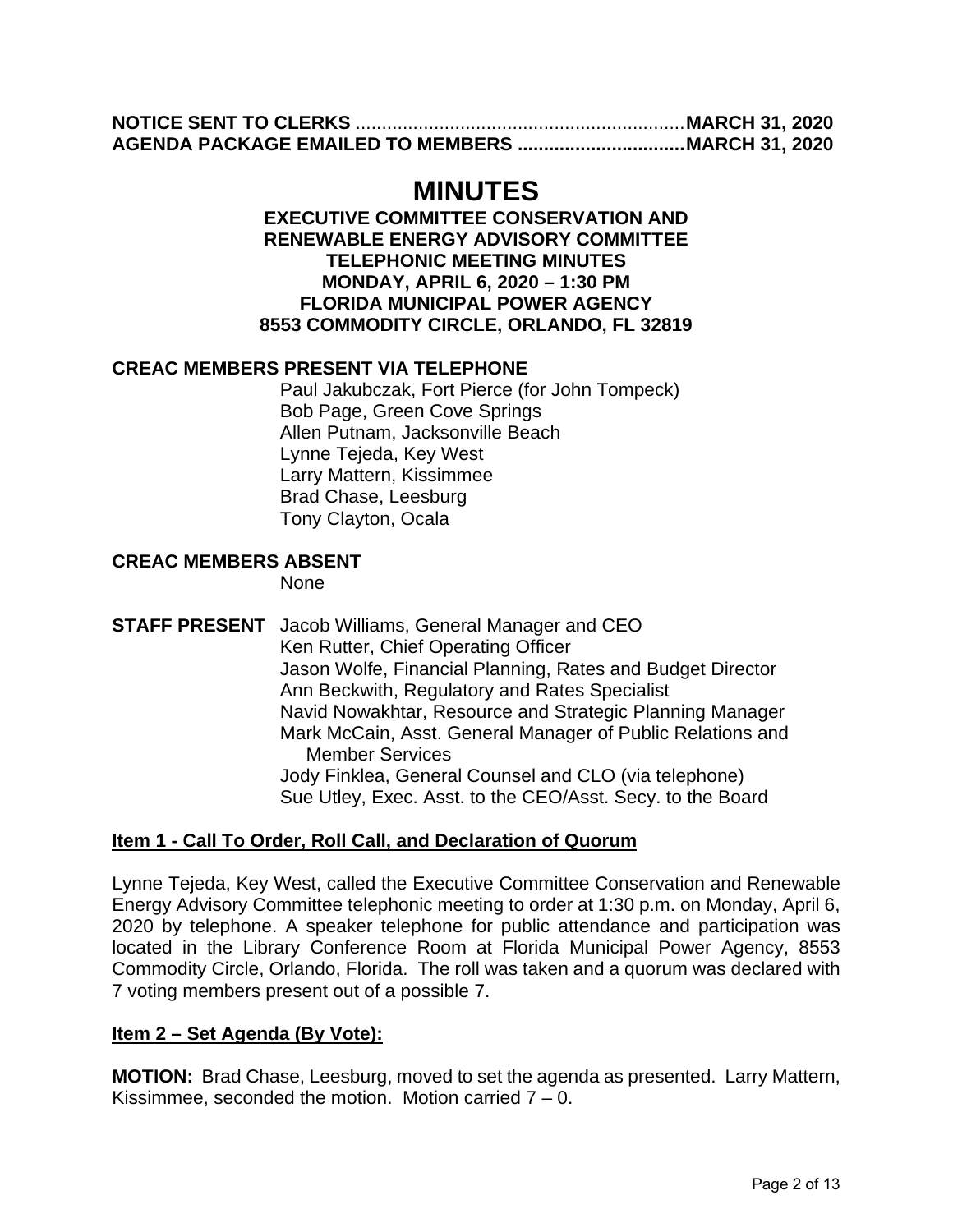EC Conservation and Renewable Energy Advisory Committee Telephonic Meeting April 6, 2020 Page 2 of 2

#### **ITEM 3 – ACTION ITEMS:**

#### **Item 3a— Approval of Minutes – Meeting Held May 6, 2019**

**MOTION**: Larry Mattern, Kissimmee, moved approval of the Minutes of March 30, 2017 and March 25, 2019. Bob Page, Green Cove Springs, seconded the motion. Motion carried 6-0.

#### **Item 3b – Approval of the ARP Conservation Program & Budget Options for FY 2021**

Navid Nowakhtar presented the program and budget for the conservation program.

**MOTION:** Larry Mattern, Kissimmee, moved approval of and recommendation to the Executive Committee the Conservation Program at \$750,000 for Fiscal Year 2021. The program will be funded out of revenues collected through the ARP Energy Rate at an approximate rate impact of \$0.12/MWh. Paul Jakubczak, Fort Pierce, seconded the motion. Motion carried 7 – 0.

#### **ITEM 4 – INFORMATION ITEMS:**

#### **a. Electric Vehicle Charging Stations**

Navid Nowakhtar presented information on electric vehicle charting stations.

Chair Tejeda asked CREAC members if EV should be part of CREAC. Larry Mattern and Bob Page said they thought it was a separate issue. She also commented that if EV charging is causing an increase in the peak load then the EV load may need to be addressed through the CREAC.

#### **ITEM 5 – MEMBER COMMENTS:**

None

There being no further business, the meeting was adjourned at 2:09 p.m.

Approved

 $\overline{a}$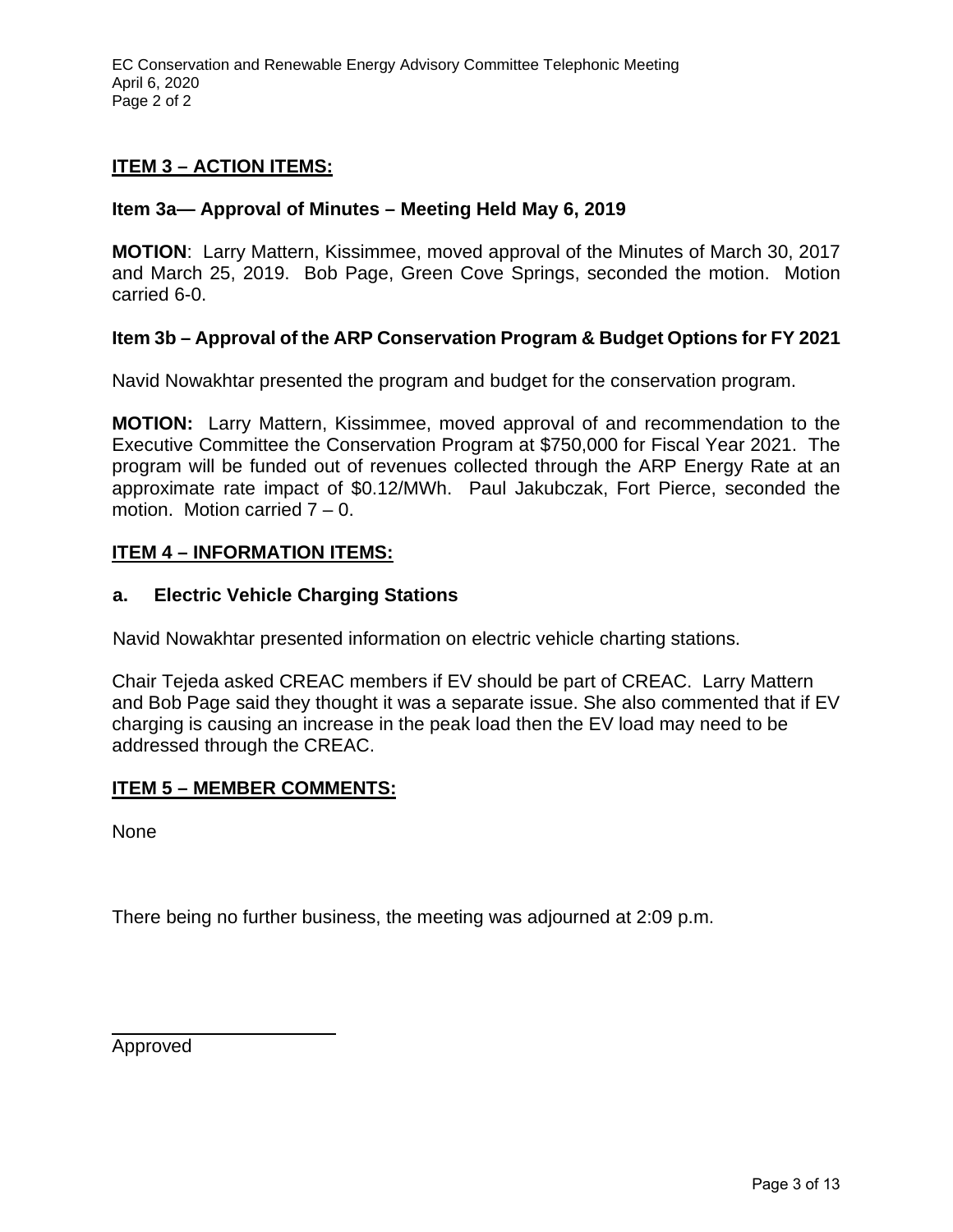

# **3b – Approval of Conservation Program Budget for FY '22**

**Conservation & Renewable Energy Advisory Committee April 21, 2021**

Page 4 of 13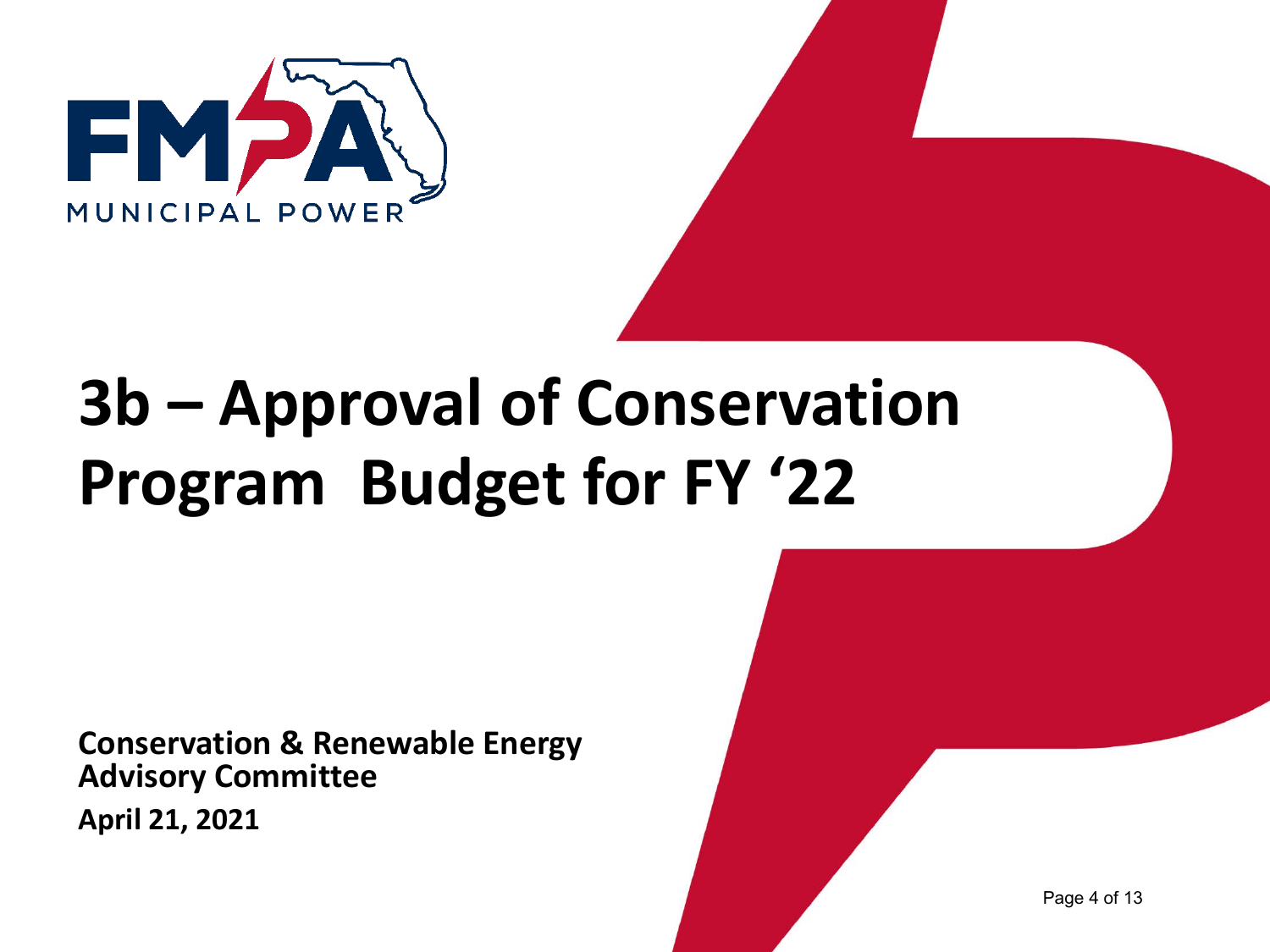# **ARP Conservation Program** *Allocations for Utility-Specific Programs*

- ARP Members offer more than 20 different conservation measures & programs for customers
	- Rebates HVAC, appliances, duct leak repair, insulation upgrade, solar hot water heater, etc.
	- **Energy Audits**
	- **Equipment**
	- **Marketing Materials**

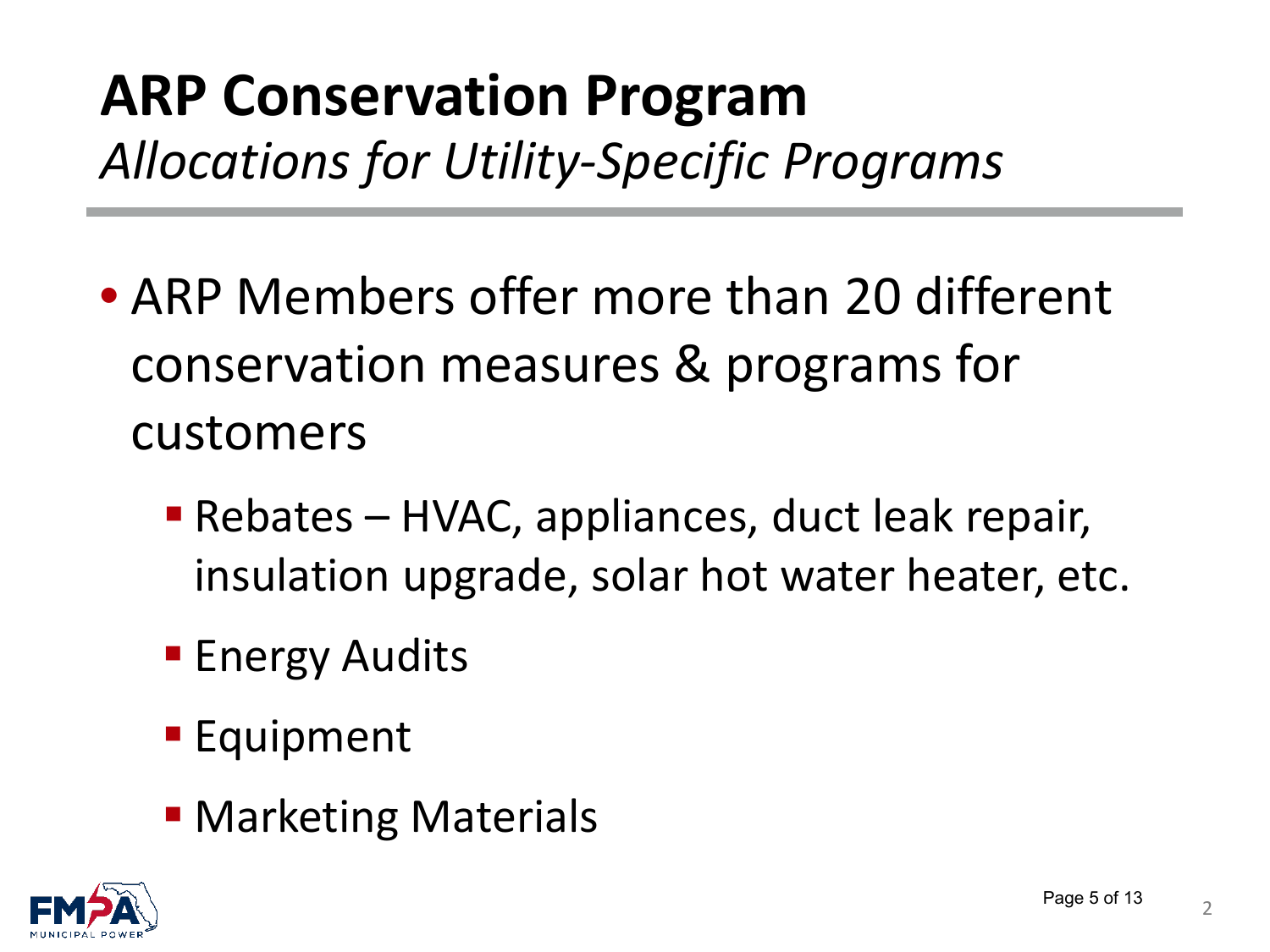## **Program Activity Continues Steadily** *Net Participants More than Doubled*

### • Through FY '20

>\$ 9.7 million allocated to

members Net participants in rebates, brochures and education material etc. to retail customers have more than doubled since inception

Members have spent 99% of all funds allocated to date

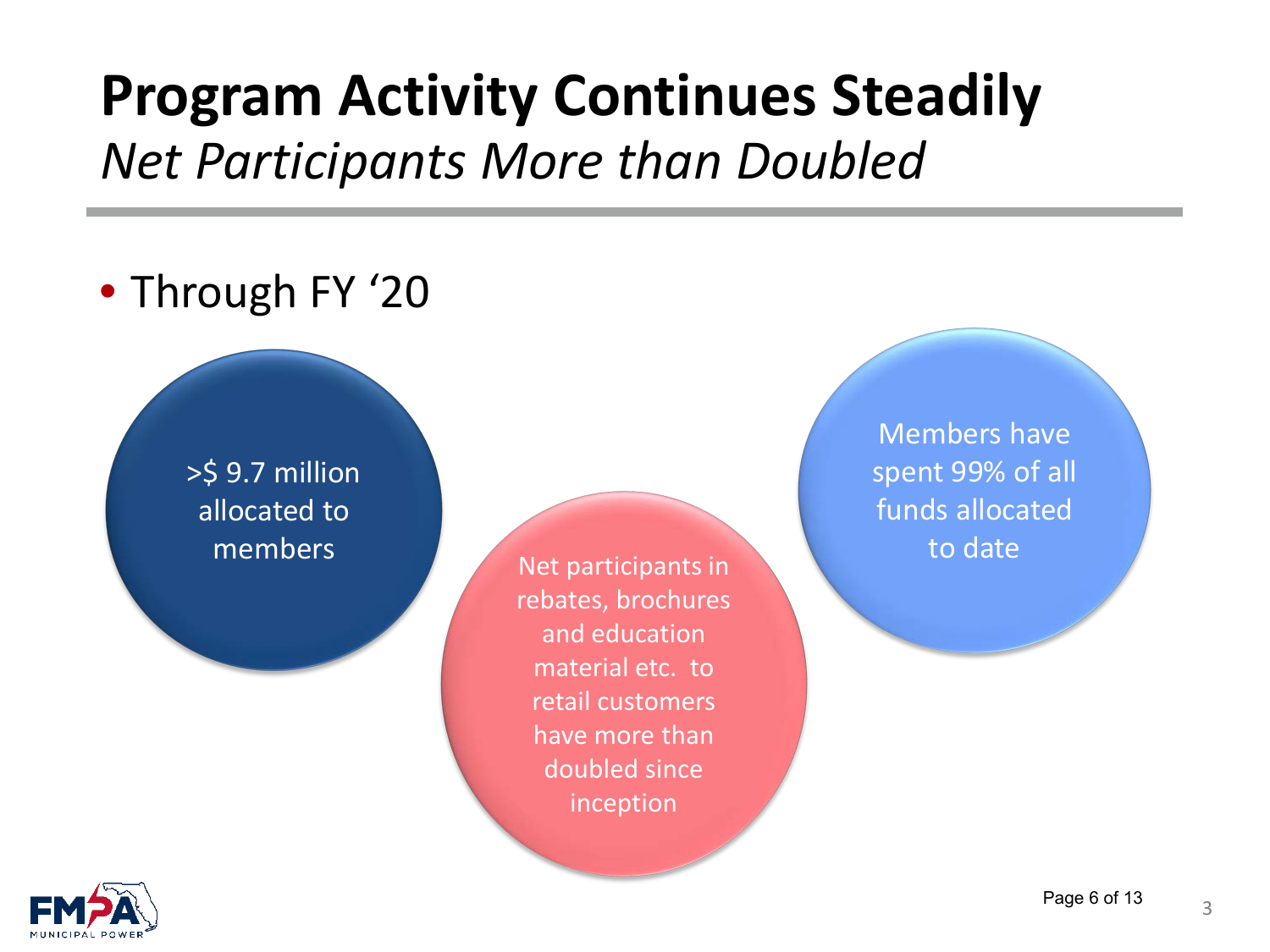# **ARP Conservation Program** *Program Continues to Provide Value*

### **Energy Savings and Customer Benefits**

- Conservation measures can have energy saving impacts ranging from 1 year up to 30 years (depending on measure)
- Measures implemented since program inception provided the ARP an estimated energy savings of 28,915 MWh in FY 2020 (ARP and Member funded)
	- Savings to continue through the useful life of the measures
- Measures purchased & implemented in FY 2020 (ARP funded) have the potential to save 22,300 MWh over the useful life of the measures
	- When considering total spent on these measures in FY 2020, each MWh of energy savings "cost" \$30.71
	- Cost includes fund release for COVID related Member support, anticipated to decline to be closer to economy energy costs again for FY '21 and beyond
- Supports retail customer efficiency, utility customer service, and public relations efforts

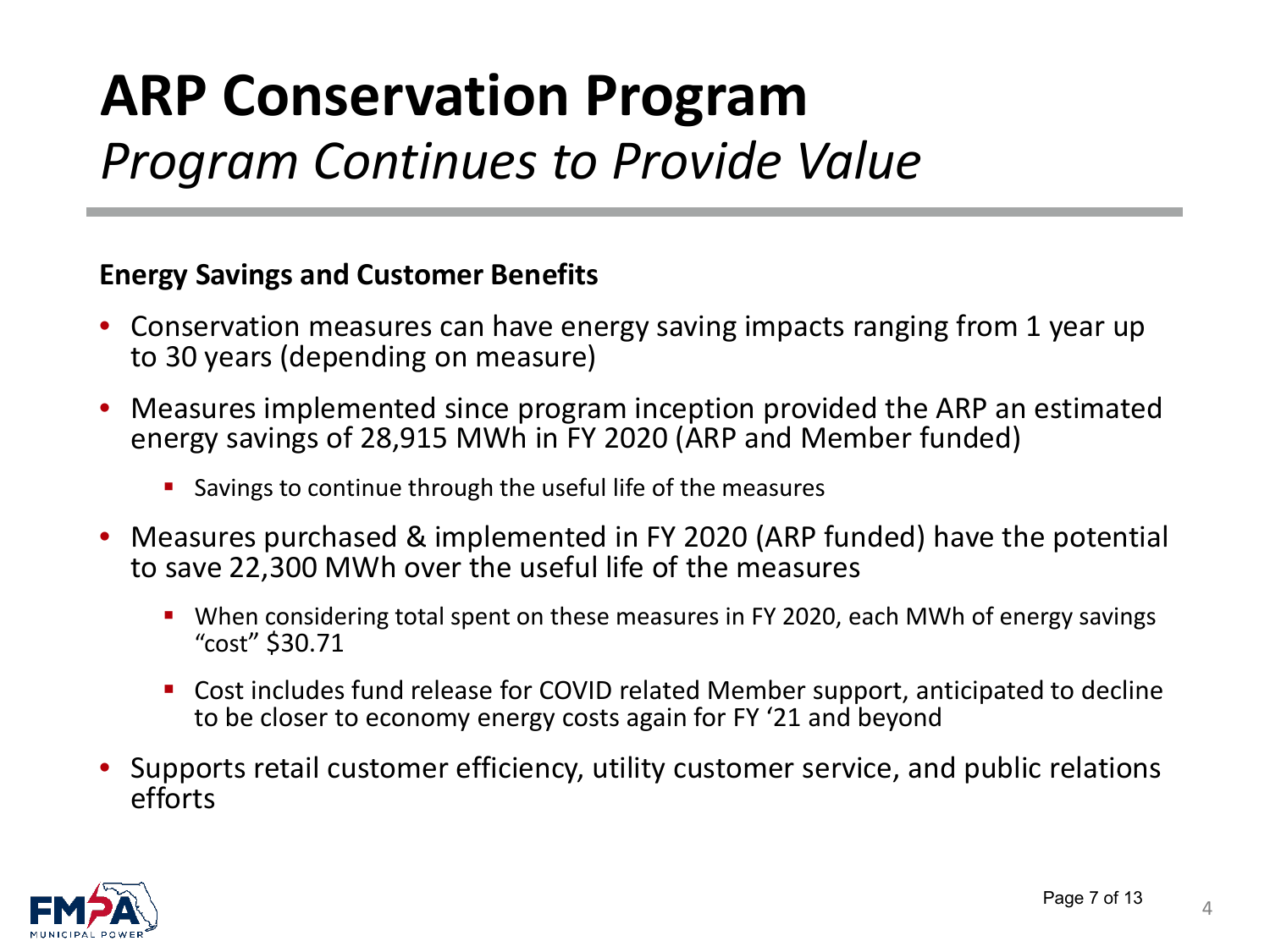# **COVID Relief Deployed for FY 20** *Certain Members Leveraged Funds for Aid*

- COVID-19 and associated retail customer challenges presented unique opportunity in FY 20
- ARP Participants were offered existing allocations from fund to support power cost adjustment reductions
- Five Participants utilized this approach and leveraged \$328,376 in support of customer bill relief

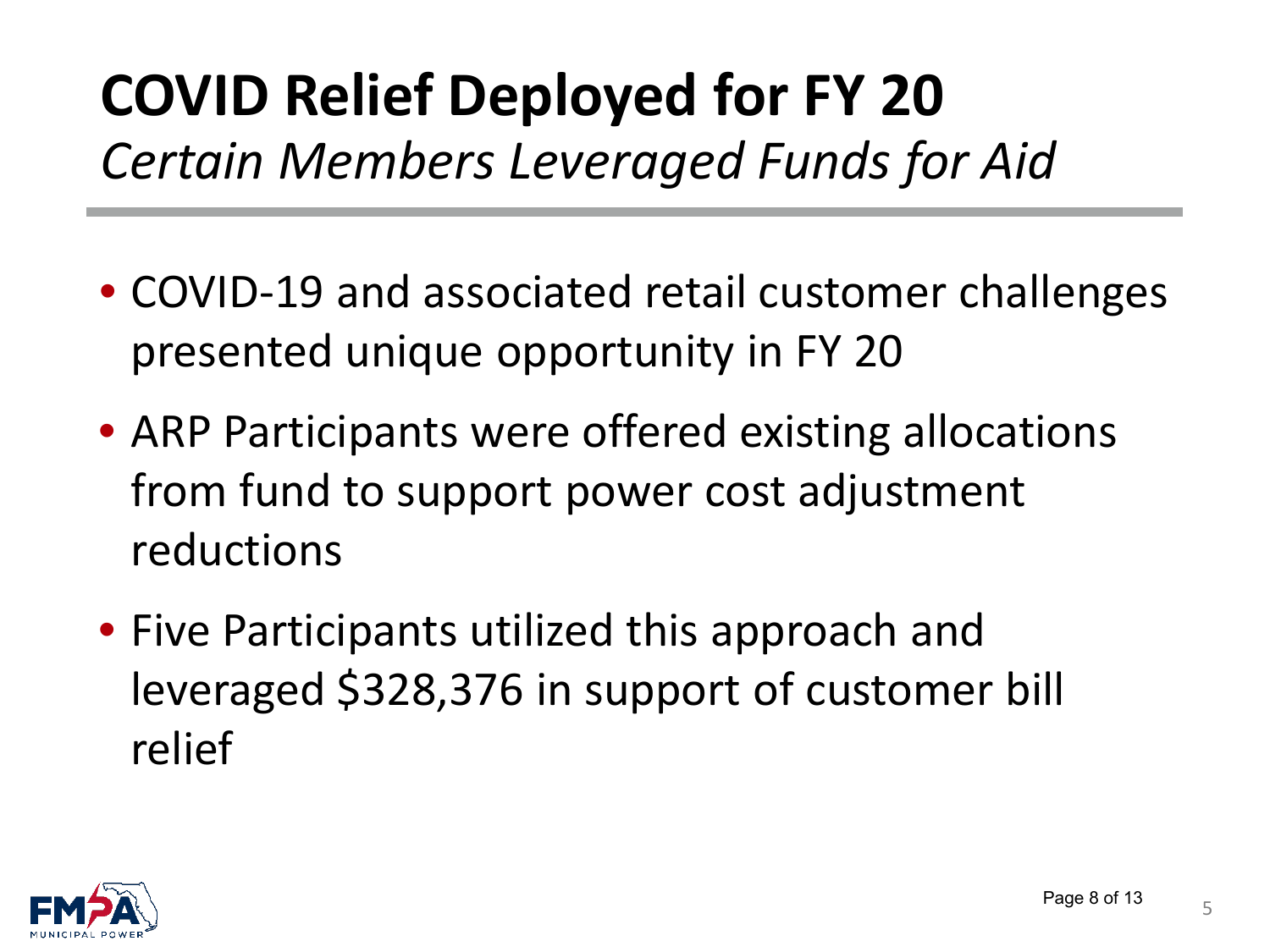### **Conservation Account Balances (10/1/20)**

| <b>Member</b>             | <b>Rollover Funds</b><br>From FY '20 |            | <b>Funds Allocated</b><br>for FY '21 |            | <b>Total Available as</b><br>of 10/1/20 |            |
|---------------------------|--------------------------------------|------------|--------------------------------------|------------|-----------------------------------------|------------|
| <b>Bushnell</b>           | $\boldsymbol{\mathcal{L}}$           | 3,933.75   | $\boldsymbol{\theta}$                | 3,159.00   | $\mathfrak{L}$                          | 7,092.75   |
| Clewiston                 | $\boldsymbol{\mathcal{L}}$           |            | $\boldsymbol{\theta}$                | 13,269.00  | $\mathfrak{P}$                          | 13,269.00  |
| <b>Fort Meade</b>         | $\boldsymbol{\mathcal{S}}$           | 3,411.51   | $\boldsymbol{\theta}$                | 5,443.00   | $\mathfrak{S}$                          | 8,854.51   |
| Fort Pierce*              | $\boldsymbol{\theta}$                | (7,504.51) | $\boldsymbol{\theta}$                | 71,272.00  | $\mathfrak{S}$                          | 63,767.49  |
| <b>Green Cove Springs</b> | $\boldsymbol{\mathsf{\$}}$           | 94.17      | $\boldsymbol{\theta}$                | 14,168.00  | $\mathfrak{S}$                          | 14,262.17  |
| Havana                    | $\boldsymbol{\theta}$                | 23,122.63  | $\boldsymbol{\theta}$                | 3,161.00   | $\mathfrak{P}$                          | 26,283.63  |
| Jacksonville Beach        | $\boldsymbol{\theta}$                | 173.64     | $\boldsymbol{\mathcal{L}}$           | 91,344.00  | $\mathfrak{S}$                          | 91,517.64  |
| <b>KUA</b>                | $\boldsymbol{\mathcal{S}}$           |            | $\boldsymbol{\varphi}$               | 207,374.00 | $\mathfrak{P}$                          | 207,374.00 |
| Key West*                 | $\boldsymbol{\theta}$                | (3,013.36) | $\boldsymbol{\theta}$                | 96,986.00  | $\mathfrak{S}$                          | 93,972.64  |
| Leesburg                  | $\boldsymbol{\theta}$                | 4,985.31   | $\boldsymbol{\mathcal{L}}$           | 62,854.00  | $\mathfrak{P}$                          | 67,839.31  |
| <b>Newberry</b>           | $\boldsymbol{\theta}$                | 10,908.24  | $\boldsymbol{\theta}$                | 5,004.00   | $\boldsymbol{\mathsf{\$}}$              | 15,912.24  |
| Ocala                     | $\boldsymbol{\theta}$                | 19,533.04  | $\boldsymbol{\theta}$                | 167,207.00 | $\mathfrak{P}$                          | 186,740.04 |
| <b>Starke</b>             | $\boldsymbol{\theta}$                | 9,573.03   | $\boldsymbol{\theta}$                | 8,759.00   | $\mathfrak{P}$                          | 18,332.03  |
| <b>TOTAL</b>              | \$                                   | 65,217.45  | \$                                   | 750,000    | \$                                      | 815,217.45 |



<sup>Page 9 of 13</sup><br>6 <sup>6 Page 9 of 13</sup> CREAC previously approved advance credit from succeeding fiscal year.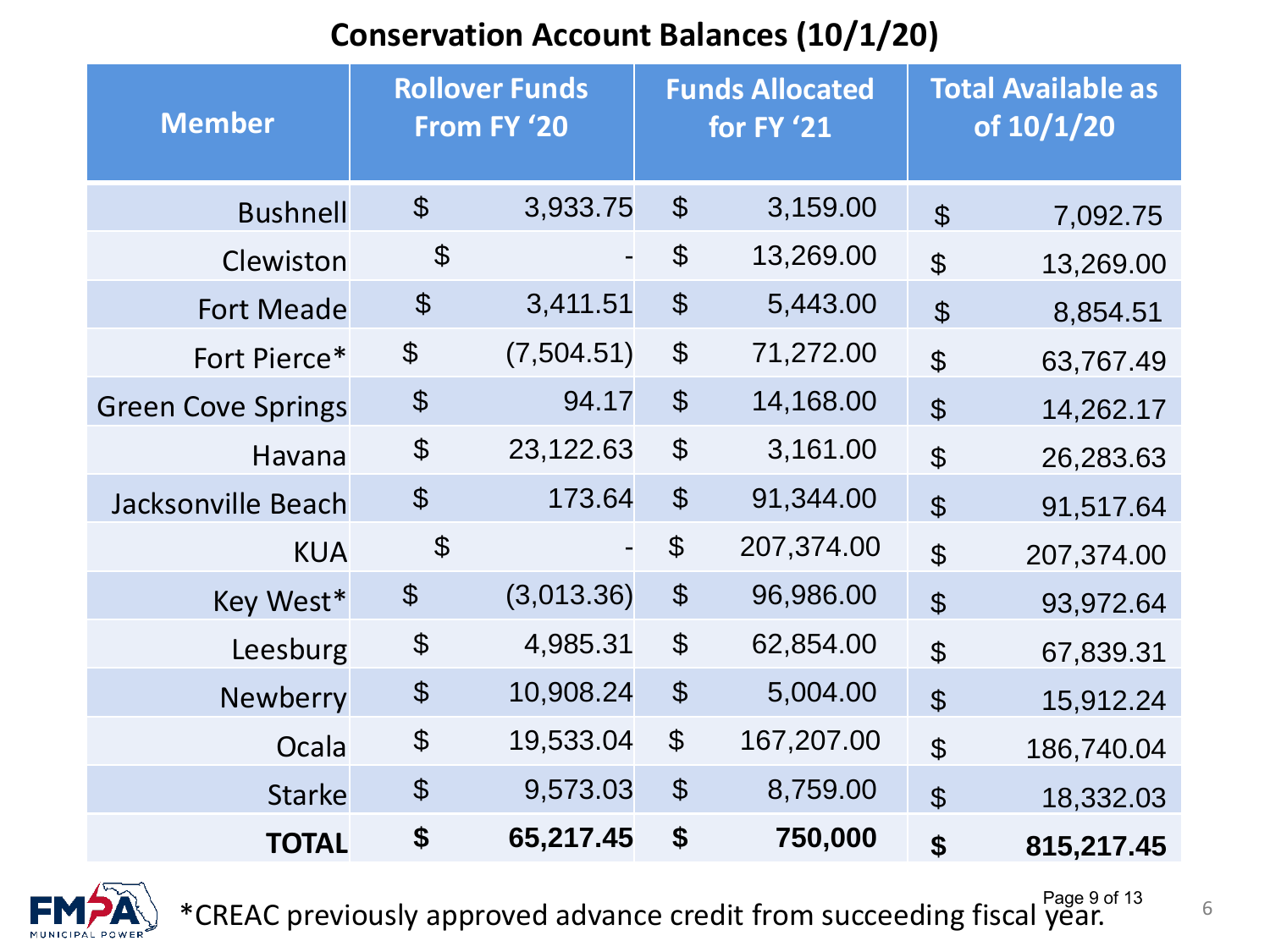# **ARP Conservation Program**

### *Funding Levels Since Inception*

| <b>Fiscal Year</b>  | <b>Funding Level</b> | <b>Estimated Rate Impact (\$/MWh)</b> |  |  |
|---------------------|----------------------|---------------------------------------|--|--|
| FY '091             | \$1,000,000          | \$0.15                                |  |  |
| FY '10              | \$525,000            | \$0.09                                |  |  |
| FY '11              | \$750,000            | \$0.12                                |  |  |
| FY '12              | \$750,000            | \$0.12                                |  |  |
| FY '13              | \$750,000            | \$0.12                                |  |  |
| FY '14              | \$750,000            | \$0.12                                |  |  |
| FY '15              | \$700,000            | \$0.12                                |  |  |
| FY '16 <sup>2</sup> | \$700,000            | \$0.12                                |  |  |
| FY '17              | \$700,000            | \$0.12                                |  |  |
| FY '18              | \$750,000            | \$0.13                                |  |  |
| FY'19               | \$750,000            | \$0.12                                |  |  |
| FY '20              | \$750,000            | \$0.12                                |  |  |
| FY '21              | \$750,000            | \$0.12                                |  |  |

<sup>1</sup> FY '09 included \$100k for conservation videos and program admin

<sup>2</sup> FY '16 included \$50k for updating conservation videos

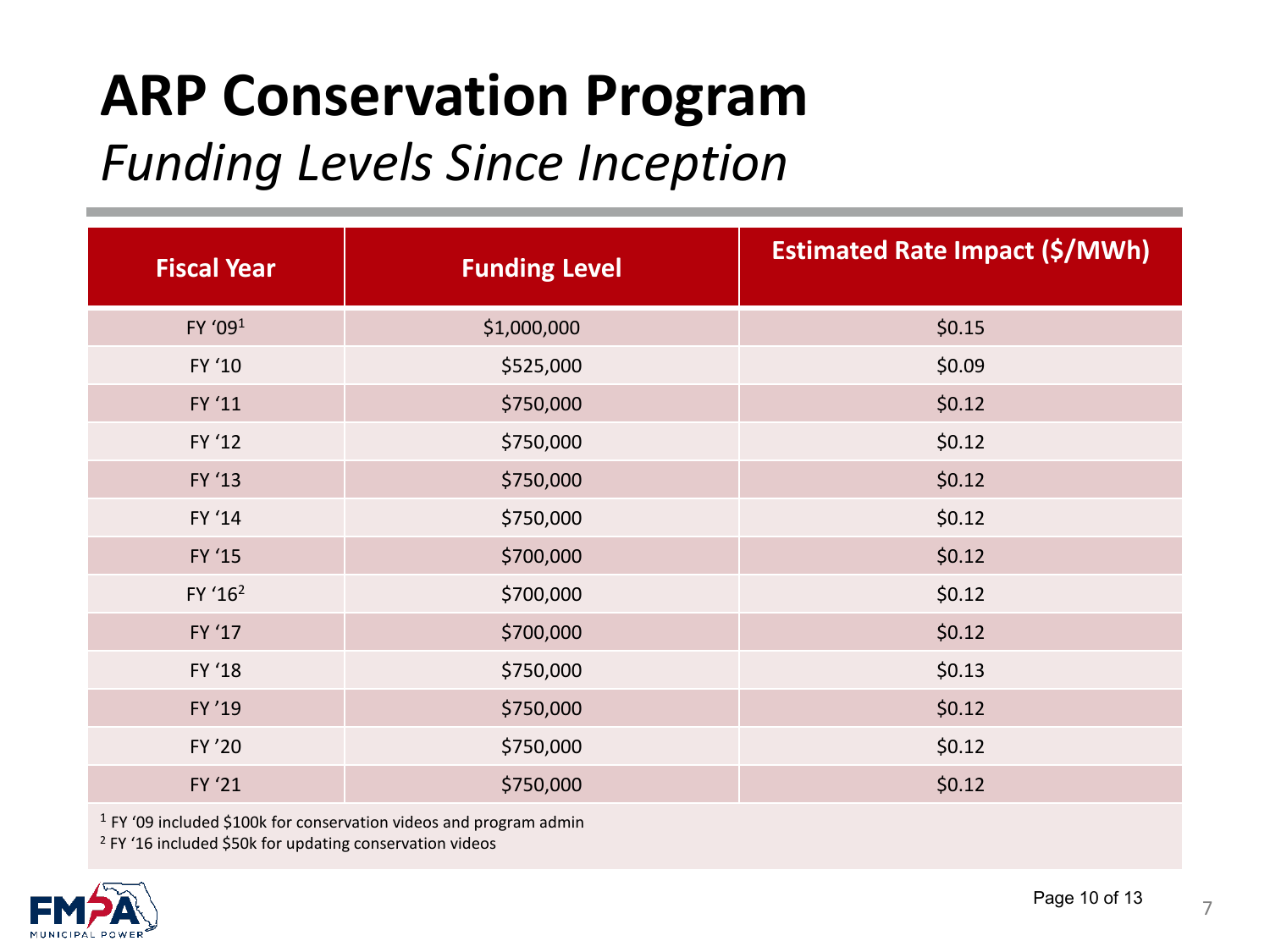### **Allocation Options & Estimated Rate Impact for FY '22**

| <b>Member</b>               |             | \$650,000 |             | \$700,000 |             | \$750,000 | <b>Current FY '21</b><br>(\$750,000) for<br>reference |
|-----------------------------|-------------|-----------|-------------|-----------|-------------|-----------|-------------------------------------------------------|
| <b>Bushnell</b>             | $\varsigma$ | 5,977     | $\varsigma$ | 6,437     | $\varsigma$ | 6,897     | \$3,159                                               |
| Clewiston                   | \$          | 11,462    | \$          | 12,344    | $\varsigma$ | 13,226    | \$13,269                                              |
| <b>Fort Meade</b>           | \$          | 4,791     | $\varsigma$ | 5,160     | $\varsigma$ | 5,528     | \$5,443                                               |
| <b>Fort Pierce</b>          | \$          | 62,909    | $\varsigma$ | 67,748    | $\zeta$     | 72,587    | \$71,272                                              |
| <b>Green Cove Springs</b>   | $\zeta$     | 12,142    | $\zeta$     | 13,076    | $\zeta$     | 14,010    | \$14,168                                              |
| Havana                      | \$          | 2,642     | $\varsigma$ | 2,845     | $\zeta$     | 3,048     | \$3,161                                               |
| Jacksonville Beach          | $\varsigma$ | 77,841    | $\varsigma$ | 83,829    | $\varsigma$ | 89,817    | \$91,344                                              |
| <b>KUA</b>                  | \$          | 179,760   | \$          | 193,587   | $\zeta$     | 207,415   | \$207,373                                             |
| <b>Key West</b>             | $\zeta$     | 82,448    | $\zeta$     | 88,790    | $\zeta$     | 95,132    | \$96,986                                              |
| Leesburg                    | $\zeta$     | 54,013    | $\varsigma$ | 58,168    | $\zeta$     | 62,323    | \$62,854                                              |
| Newberry                    | $\zeta$     | 4,375     | $\varsigma$ | 4,711     | \$          | 5,048     | \$5,004                                               |
| Ocala                       | $\zeta$     | 144,318   | \$          | 155,420   | $\zeta$     | 166,521   | \$167,207                                             |
| <b>Starke</b>               | $\zeta$     | 7,322     | $\zeta$     | 7,885     | $\zeta$     | 8,448     | \$8,759                                               |
| Est. Rate Impact<br>(S/MWh) |             | \$0.11    |             | \$0.12    |             | \$0.12    | \$0.12<br>Page 11 of 13                               |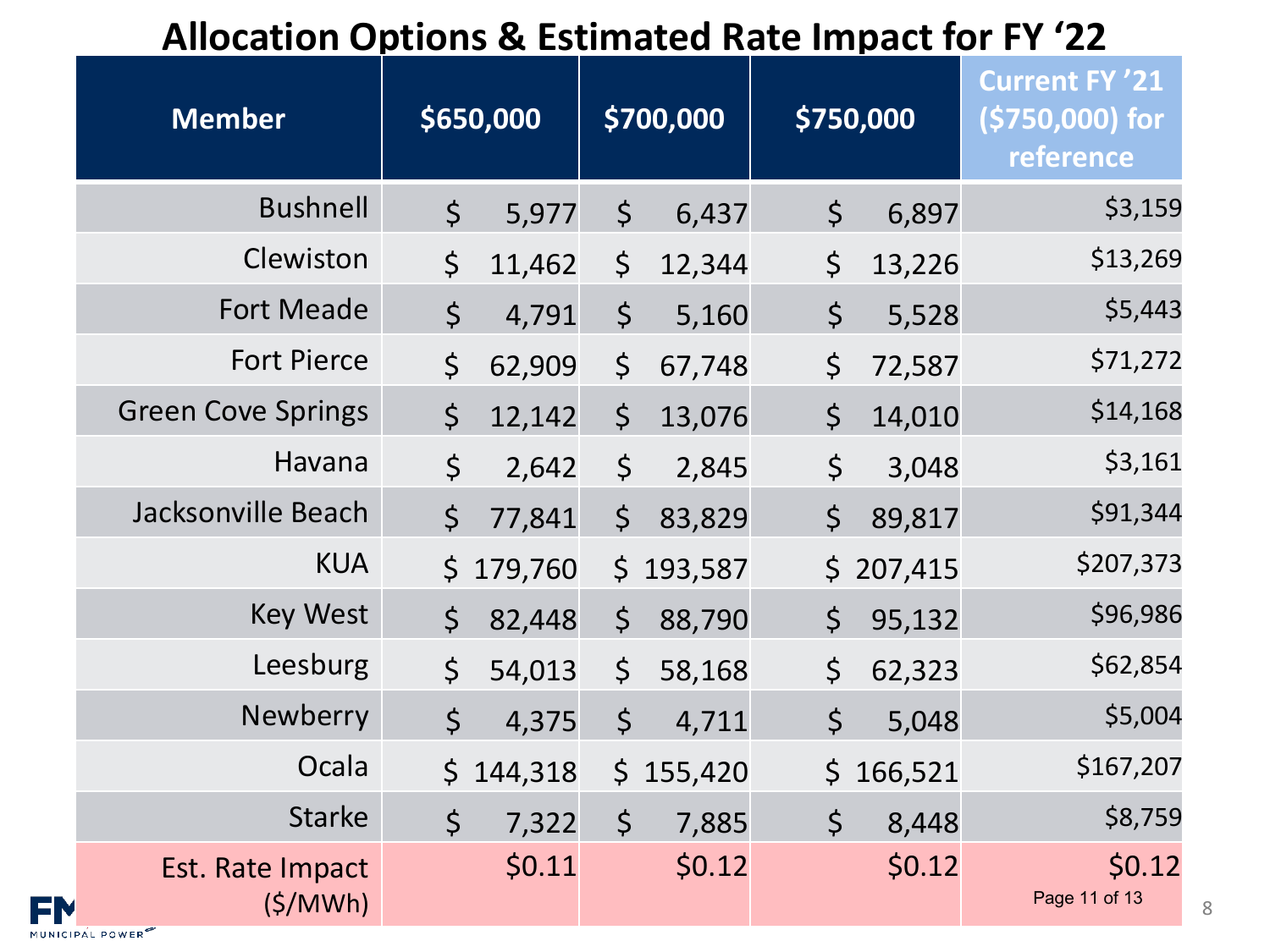# **Recommended Motion**

• Move approval and recommend to the Executive Committee funding the ARP Conservation Program at \$750,000 for Fiscal Year '22. The program will be funded out of revenues collected through the ARP Energy Rate at an approximate rate impact of \$0.12/MWh.